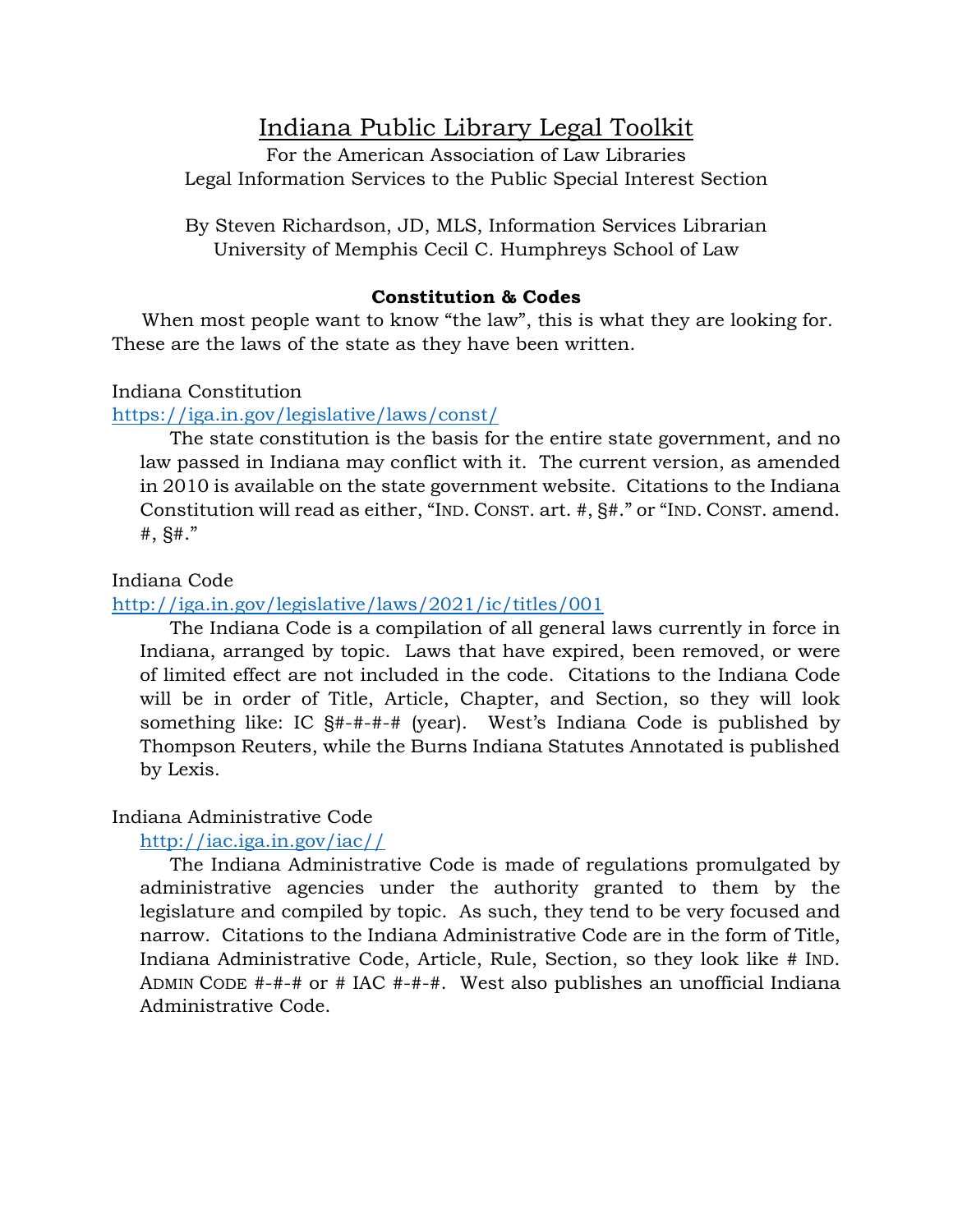#### Indiana Municipal Codes

#### <https://www.municode.com/library/in>

These are the codes of city ordinances for Indiana. They are similar to the state statutes, but more limited in scope and application. This is not a comprehensive list, but will have many of the larger cities and towns included.

#### Current Bills

#### <http://iga.in.gov/legislative/2022/bills/>

These are bills under consideration during the current legislative session. If they are passed by the legislature, signed into law by the governor, and are of general and enduring importance, they will be compiled into the statutory code.

#### **Cases & case law tools**

 While statutes are what the law says, the courts interpret what that actually means. Therefore, important cases are listed in books called reporters. Case law is binding in the jurisdiction where it was made, and so patrons should be directed to ensure that they find cases, not just code sections that relate to their matter. Most reporters are not available online for free, but many of the included cases may be obtained from services such as [Google Scholar.](http://scholar.google.com/)

Case citations are recognizable by having the case name; the volume, title and page number of their reporter; and the court and date. They will look something like: Party 1 v. Party 2,  $\#$ # N.E./N.E.2d./N.E.3d.  $\#$ ## (yyyy). Party names (such as Smith v. Jones) may also be replaced with procedural terms such as: *ex parte, ex rel*, or *in re*.

Indiana Attorney General's Opinions

Attorney General's Opinions from 2009-Present [https://www.in.gov/attorneygeneral/about-the-office/advisory-and](https://www.in.gov/attorneygeneral/about-the-office/advisory-and-opinions/official-opinions-of-the-indiana-attorney-general/)[opinions/official-opinions-of-the-indiana-attorney-general/](https://www.in.gov/attorneygeneral/about-the-office/advisory-and-opinions/official-opinions-of-the-indiana-attorney-general/)

#### Attorney General's Opinions 1931-1976

<https://scholarworks.iupui.edu/handle/1805/237>

Attorney General's Opinions are not binding law, like the decisions of a court. They are advisory opinions given to the government by the attorney General as guidance.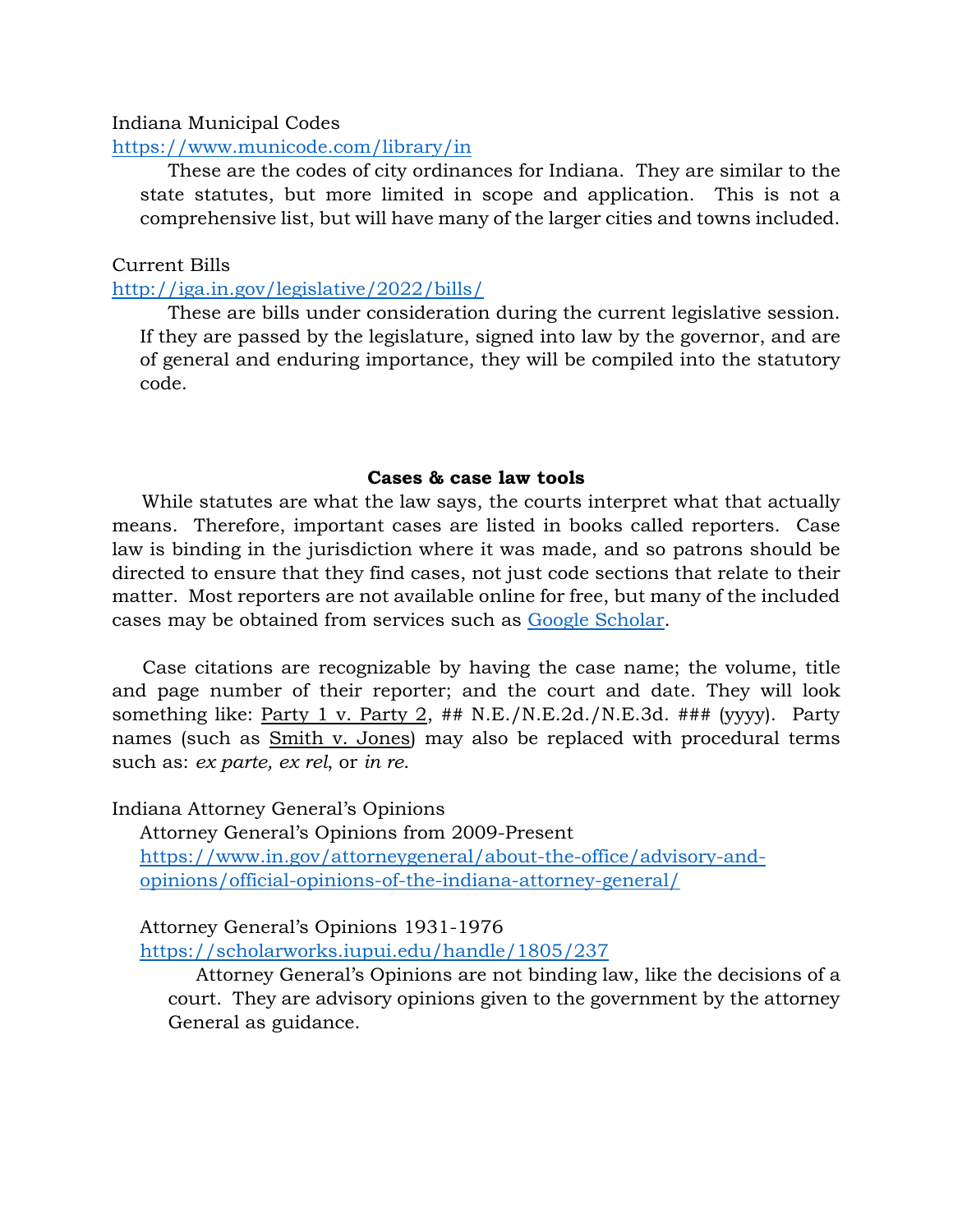#### Indiana Digest

 The Indiana Digest is the finding aid for Indiana Cases. It is very similar to the North Eastern Digest as listed above.

#### Indiana Supreme, Appellate, and Tax Court Decisions

<https://www.in.gov/courts/public-records/appellate-decisions/>

This page allows you to browse decisions of the state Supreme,

Appellate, and Tax courts. These decisions are binding law, and modify the state code or administrative code. They are organized chronologically, with references to the lower court case numbers.

#### Northeastern Reporter & Indiana Cases

 The North Eastern Reporter is a regional reporter, meaning it covers state cases from Illinois, Indiana, Massachusetts, New York, and Ohio. It is published by Thompson-Reuters, formerly Thompson-West. Not all cases are included, only ones important enough to serve as precedent are reported. Indiana Cases, also published by Thompson-Reuters, contains only the Indiana cases from the North eastern Reporter.

#### North Eastern Digest

 The Indiana Digest is the finding aid for cases included in the North Eastern Reporter. It organizes cases by topic according to the West Key Number System. It is also published by Thompson-Reuters, and is similarly not available for free online. As a finding tool, one generally does not cite to this series.

#### Shepard's Indiana Citations

Shepard's Citations is a type of book called a citator. It is used to see what cases have cited a given case or statute to determine if a point of law is still good or not. Like the digest, one does not typically cite to Shepard's or any electronic citatory service.

#### **Secondary Sources**

Indiana Law Encyclopedia

This is, as the name implies, an encyclopedia of legal topics, but which cites to Indiana statutes, regulations, and cases. It is not available for free online.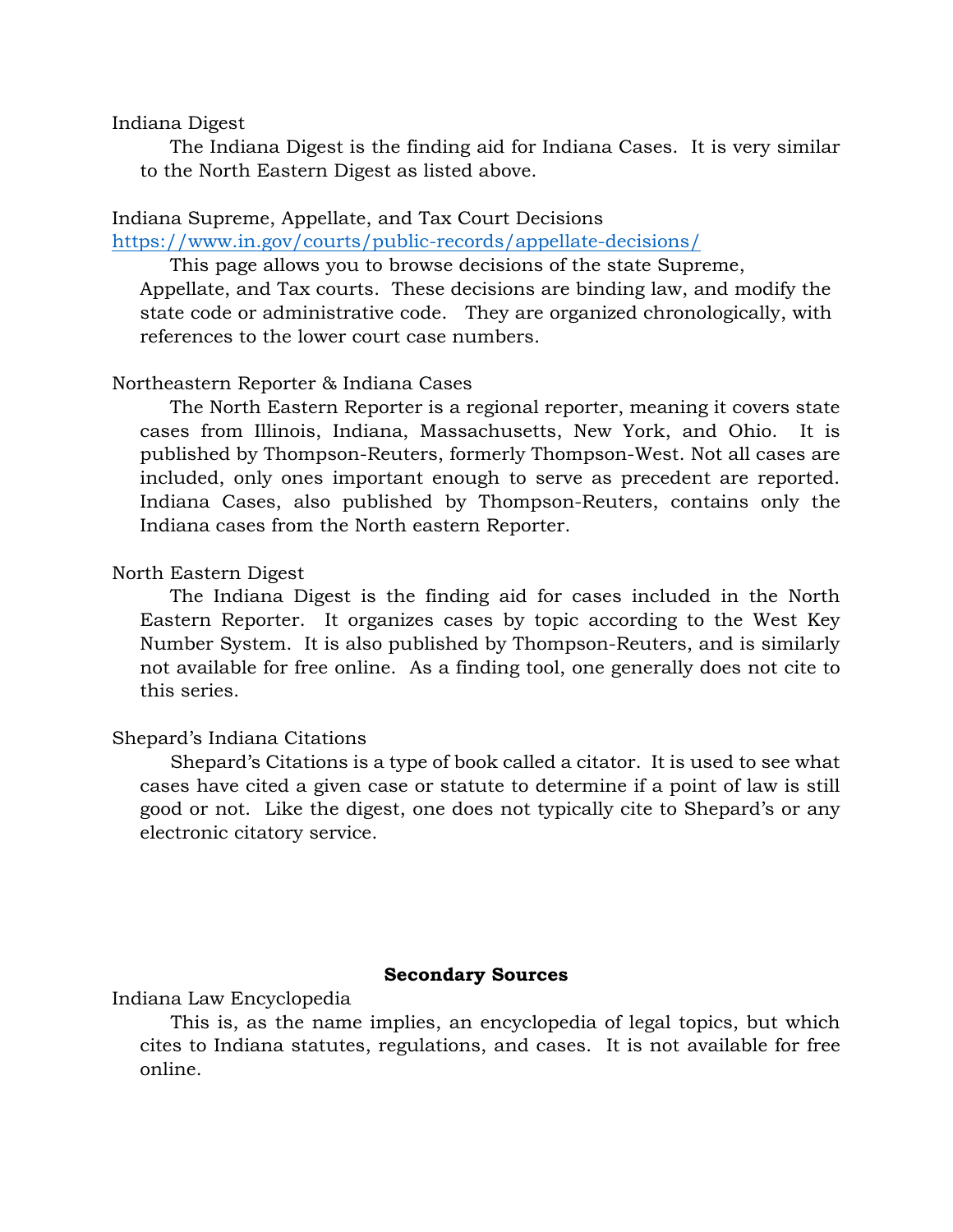The Indiana Lawyer

#### <http://www.theindianalawyer.com/>

This is a biweekly newspaper devoted to happenings in the legal profession in Indiana. It focuses more on changes in the law or legal practice, than in depth analysis of particular legal topics, as one would find in an encyclopedia.

## Indiana Practice Series

These are a series of form books for lawyers. Many public libraries will have books that contain legal forms written for non-practitioners, but these are the version that lawyers turn to when drafting documents. They also contain explanations of the relevant areas of Indiana law.

Indiana Register

Current: [http://iac.iga.in.gov/iac//irtoc.htm](http://iac.iga.in.gov/iac/irtoc.htm) Archive: [http://iac.iga.in.gov/iac//showIRArchive](http://iac.iga.in.gov/iac/showIRArchive)

This is where rules and regulations are posted as they are officially promulgated and before they are codified. Opinions or actions by the Governor or Attorney General regarding them are also posted here.

#### **Listing of Law Libraries in Indiana**

Of course, some patrons will require more in-depth assistance. In those instances, referring them to a specialized law library, or calling a reference librarian at a law library, which will have the additional resources necessary may be the best option. For your convenience, a list of law libraries is included in this toolkit.

Indiana Supreme Court Law Library

Supreme Court Law Library State House, Room 316 200 W. Washington Street Indianapolis, IN 46204 Tel: 317-232-2557 Fax: 317-233-8693 Website:<https://www.in.gov/courts/supreme/law-library/>

Jerome Hall Law Library

Indiana University Maurer School of Law Bloomington 211 S. Indiana Ave. Bloomington, IN 47405 Tel: (812) 855-2938 Please contact them by e-mail via their website's Ask a Librarian function Website: https://law.indiana.edu/lawlibrary/index.html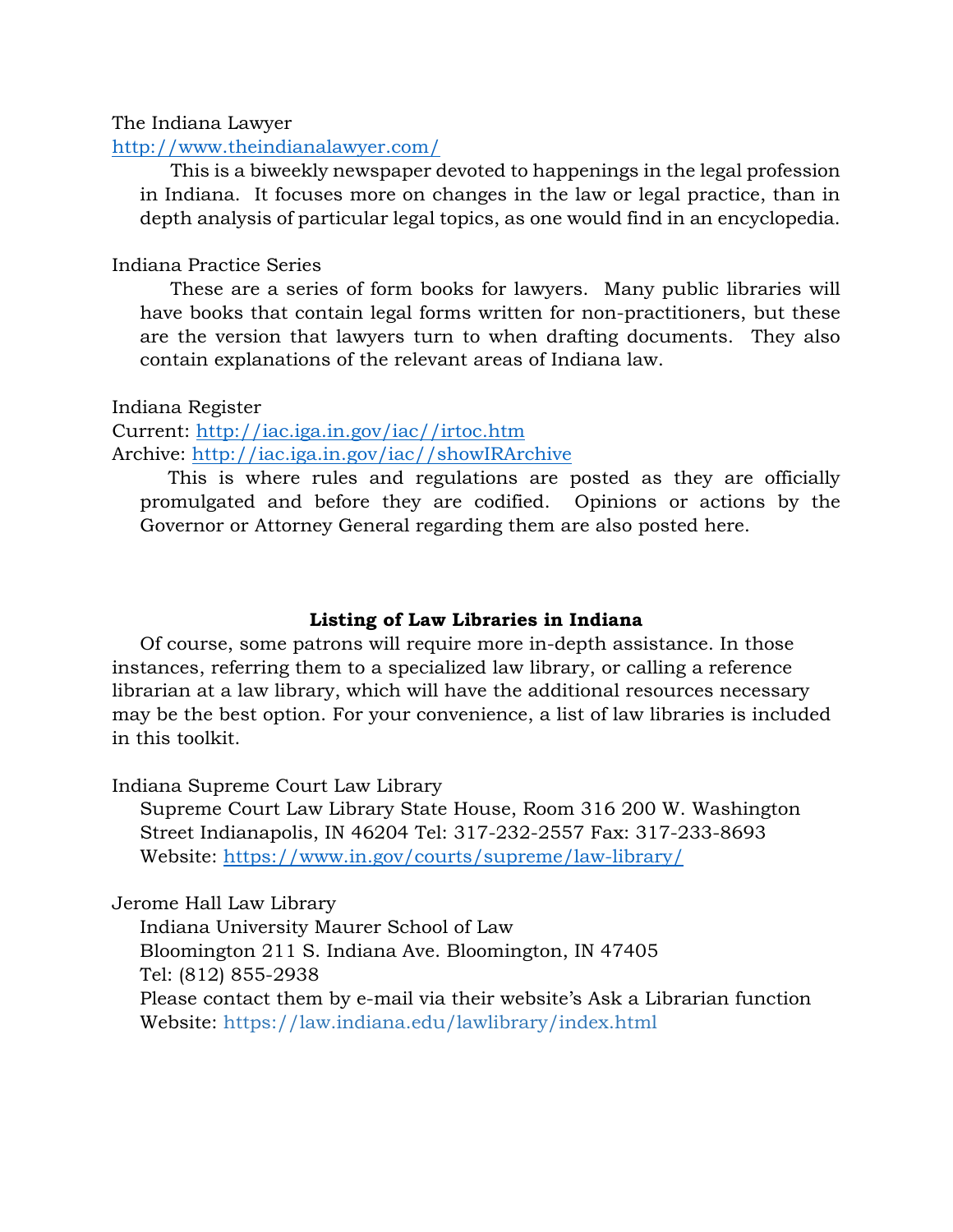Kresge Law Library University of Notre Dame P.O. Box 535 Notre Dame, IN 46556-0535 Tel: 574.631.7024 Fax: 574.631.6371 E-mail: askus@nd.edu Website: https://law.nd.edu/faculty-scholarship/kresge-law-library/

Ruth Lilly Law Library Indiana University Robert H. McKinney School of law 530 W. New York St. Indianapolis, IN 46202 Tel: 317-274-4026 Website: http://mckinneylaw.iu.edu/library/

William H. Miller Law Library Civic Center Complex City-County Courts Building, Room 207 825 Sycamore Street Evansville, IN 47708-1849 Tel: 812-435-5175 Website: <https://www.evansvillegov.org/county/topic/index.php?topicid=249>

#### **ORALL**

The Ohio Regional Association of Law Libraries is the local chapter of the American Association of Law Libraries covering Indiana, Kentucky and Ohio. Their website is https://orall.wildapricot.org/.

#### **Federal Depository Libraries in Indiana**

Federal depository libraries collect legal materials as published by the federal government. The size and content of the collection are determined by the level of the depository library.

| Library                                      | <b>Location</b> |
|----------------------------------------------|-----------------|
| Indiana State Library                        | Indianapolis    |
| Purdue University HSSE Library               | West Lafayette  |
| Indiana Supreme Court Law Library            | Indianapolis    |
| DePauw University Roy O. West Library        | Greencastle     |
| IU Northwest, John W. Anderson Library       | Gary            |
| IU Bloomington, Herman B. Wells, Library     | Bloomington     |
| IU Kokomo Library                            | Kokomo          |
| University of Notre Dame, Kresge Law Library | Notre Dame      |
| Gary Public Library, Main Library            | Gary            |
| Hammond Public Library                       | Hammond         |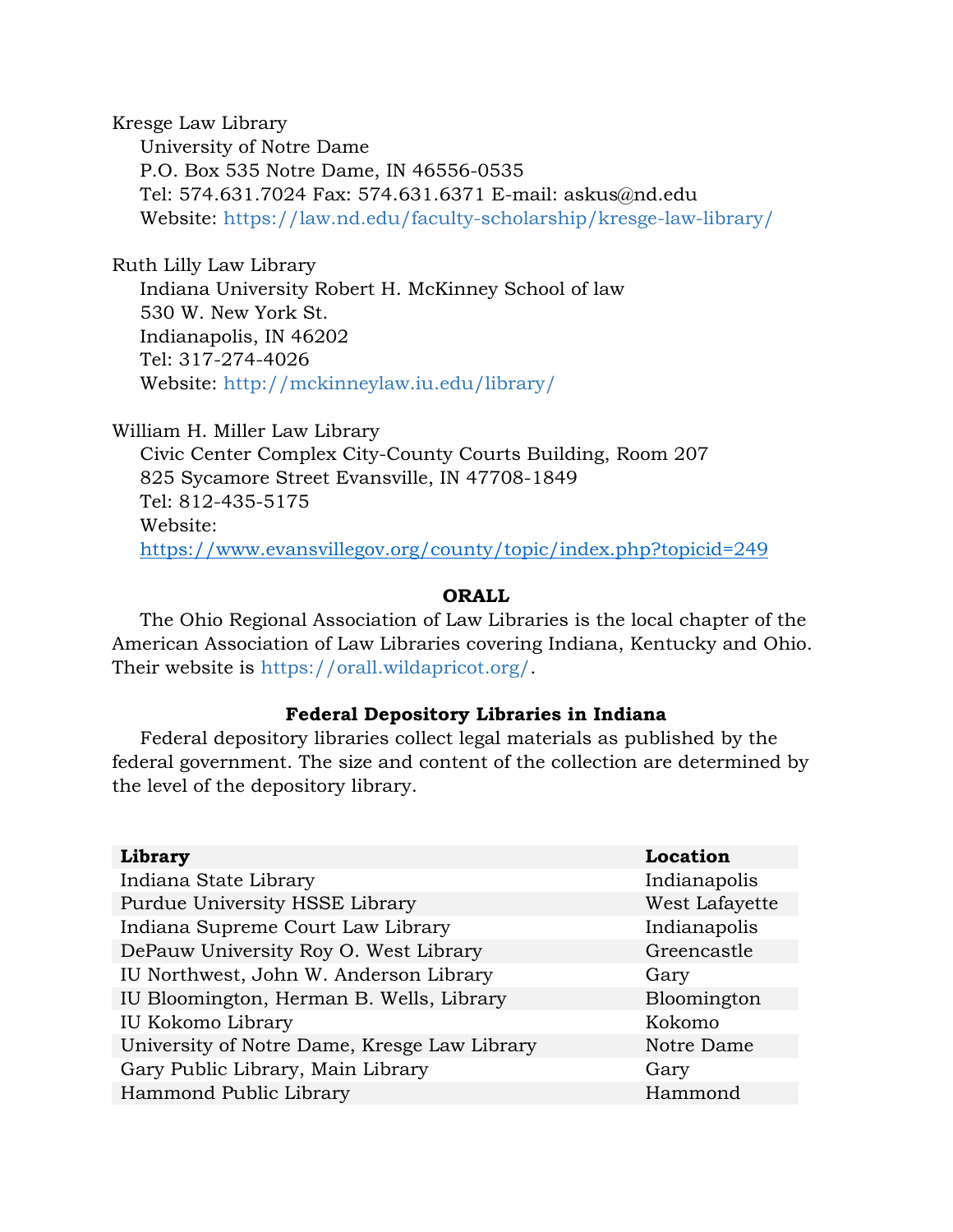| Valparaiso University, Christopher Center for Library & | Valparaiso   |
|---------------------------------------------------------|--------------|
| Information Resources                                   |              |
| University of Notre Dame, Hesburgh Libraries            | Notre Dame   |
| IU South Bend, Franklin D. Schurz Library               | South Bend   |
| Allen County Library                                    | Fort Wayne   |
| IPFW Walter E. Helmke Library                           | Fort Wayne   |
| IU Maurer School of Law Library                         | Bloomington  |
| Anderson University, Robert A. Nicholson library        | Anderson     |
| Huntington University, RichLyn Library                  | Huntington   |
| Indiana State University, Cunningham Memorial           | Terre Haute  |
| Library                                                 |              |
| Ball State University, Alexander M. Bracken Library     | Muncie       |
| Earlham College, Lilly Library                          | Richmond     |
| Evansville-Vanderburgh Public Library, Main Library     | Evansville   |
| <b>IU Southeast Library</b>                             | New Albany   |
| Hanover College, Duggan Library                         | Hanover      |
| University of Southern Indiana, David L. Rice Library   | Evansville   |
| Morrison-Reeves Library                                 | Richmond     |
| <b>IUPUI</b> Library                                    | Indianapolis |
| Indianapolis Public Library, Central Library            | Indianapolis |
| IU Robert H. McKinney School of Law, Ruth Lilly Law     | Indianapolis |
|                                                         |              |

#### **Bar Associations**

Indiana State Bar Association

<https://www.inbar.org/default.aspx>

This is the official bar association for the state of Indiana. Only members admitted to the bar here may practice law in the state, with the exception of certain federal law issues, as defined by the federal government. The ISBA maintains the official roll of attorneys in the state, but does not offer a referral service.

Specialized Bar Associations

These bar associations are based on common interests or areas of practice. They may also provide referrals to member attorneys. Indiana Trial Lawyers Association

<https://www.indianatriallawyers.org/index.cfm>

Indiana Chapter, National Academy of Elder Law Attorneys, Inc. <http://www.innaela.org/>

Woman Lawyers Association of Indiana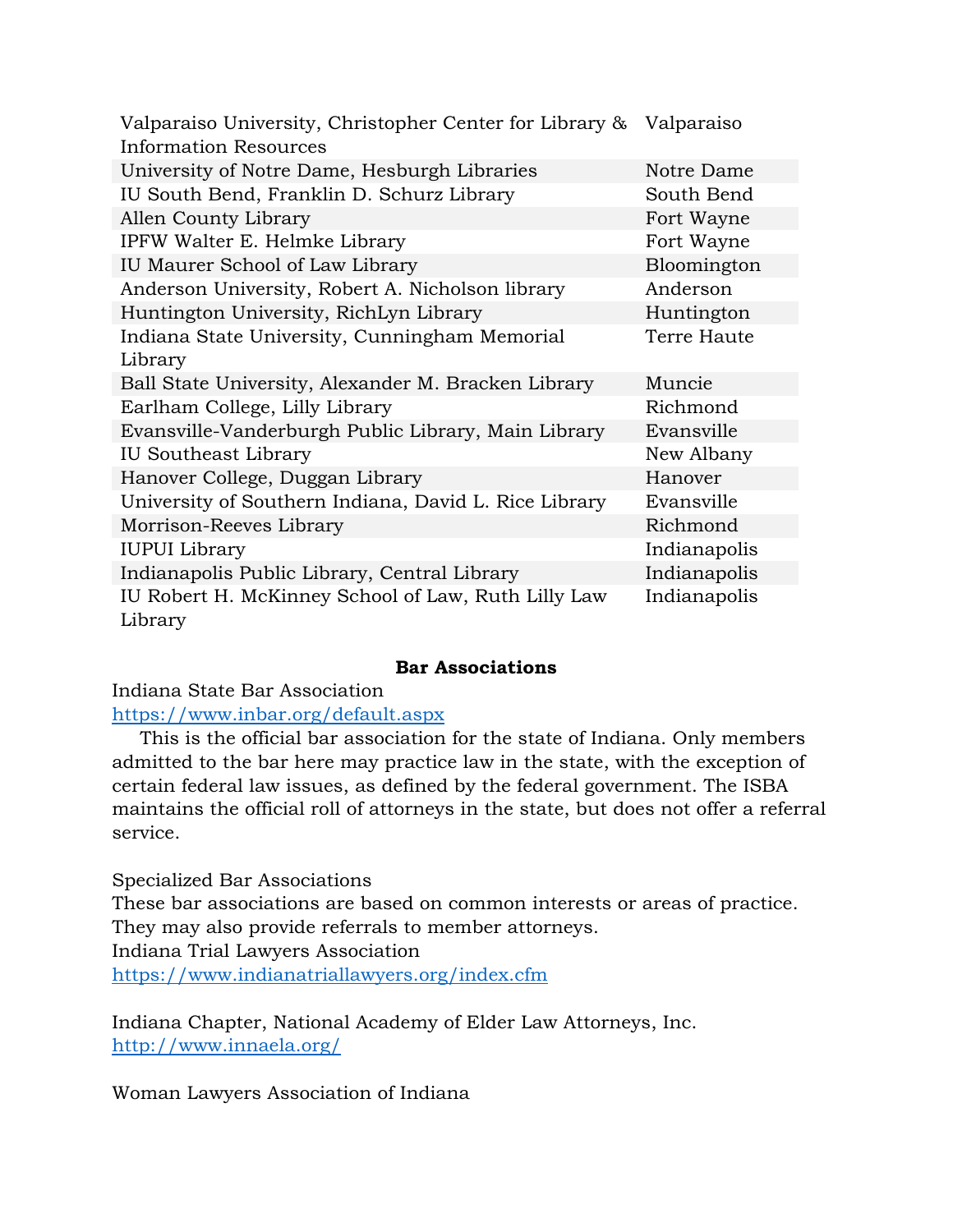# <http://indianawomenlawyers.org/>

| <b>COUNTY</b>                   | <b>CONTACT</b>                   | <b>PHONE</b> | <b>WEBSITE</b>                             |
|---------------------------------|----------------------------------|--------------|--------------------------------------------|
| Adams                           | Luke Ainsworth                   | 260-724-2129 |                                            |
| Allen                           | Gina Zimmerman                   | 260-423-2358 | http://www.allencountybar.org/             |
| <b>Bartholomew</b>              | Stan Gamso                       | 812-379-2331 | http://www.columbusindianalaw<br>yers.com/ |
| <b>Benton</b>                   | Hon. Rex Kepner                  |              |                                            |
| <b>Blackford</b>                | Bruce C. Bade                    |              |                                            |
| <b>Boone</b>                    | Heidi Jennings                   | 765-482-6860 |                                            |
| <b>Brown</b>                    | Ruth Johnson                     | 317-784-1244 |                                            |
| <b>Carroll</b>                  |                                  |              |                                            |
| Cass                            | Yamir Gonzalez<br>Velez          | 574-722-3730 |                                            |
| <b>Clark</b>                    | Gregory M. Reger                 | 812-949-1000 |                                            |
| Clay                            | B. Lee Reberger Jr.              | 812-442-0974 |                                            |
| Clinton                         | Alicia<br>Albertson              | 765-654-4438 |                                            |
| Crawford                        | See Harrison<br>County           |              |                                            |
| <b>Daviess</b>                  | Brandon Smith                    | 812-254-0050 |                                            |
| Dearborn-Ohio                   |                                  |              |                                            |
| Decatur                         | Emily Fehr                       | 812-663-8505 |                                            |
| <b>DeKalb</b>                   | J. Darrick<br><b>Brinkerhoft</b> | 260-357-5111 |                                            |
| <b>Delaware</b>                 | Josh Brown                       |              |                                            |
| <b>Dubois</b>                   | Bernadette Kovacs 812-367-1120   |              |                                            |
| Elkhart-<br><b>Elkhart City</b> | Ryan Fountain                    | 574-258-9296 |                                            |
| Elkhart-<br><b>Goshen City</b>  | Ryan Mehl                        | 574-534-2533 |                                            |
| Fayette                         | Jamie Harvey                     | 765-825-8541 |                                            |
| Floyd                           | John Smith                       | 812-540-2048 |                                            |
| Fountain                        | Daniel Askren                    | 765-762-6741 |                                            |

# **Local Bar Associations**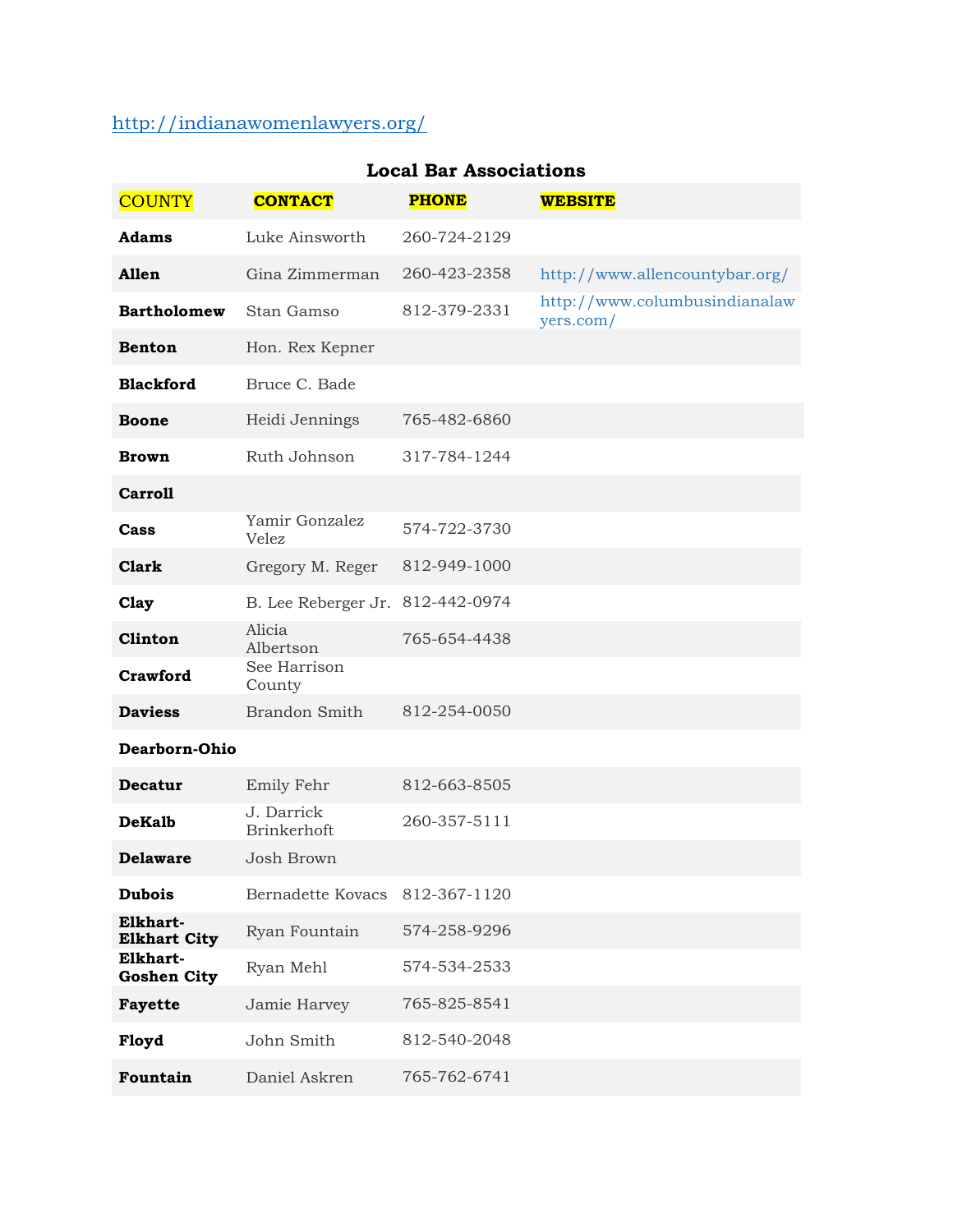| Franklin                    | Molly Brier                                    | 765-647-3589 |                                          |
|-----------------------------|------------------------------------------------|--------------|------------------------------------------|
| Fulton                      | T. Andrew Perkins                              | 574-223-4292 |                                          |
| Gibson                      | Sharon H. Werne                                | 812-385-5497 |                                          |
| Grant                       | Happi C. Johnston 765-664-0739                 |              |                                          |
| Greene                      | Ashley Dyer                                    |              |                                          |
| Hamilton                    | Carl Markovich                                 | 317-773-4400 | http://www.hamiltoncountybar.c<br>om/    |
| Hancock                     | Katherine D. Jacks 317-477-2300                |              | http://hancockbar.org/                   |
| Harrison-<br>Crawford       | Sunnye Bush-<br>Sawlelle                       | 812-596-4897 |                                          |
| <b>Hendricks</b>            | Travis Bauman<br>Crane                         | 317-956-7769 | http://www.hendrickscountybar.<br>$org/$ |
| Henry                       | Joel Harvey                                    | 765-529-3787 |                                          |
| Howard                      | Jeffrey Elftman                                | 765-457-6671 |                                          |
| Huntington                  | Judge Davin G.<br>Smith                        |              |                                          |
| Jackson                     | Brett M. Hays                                  | 812-405-1800 |                                          |
| <b>Jasper</b>               | Lori James                                     | 219-866-4171 |                                          |
| Jay                         | Zec<br>Landers                                 | 260-726-4220 |                                          |
| <b>Jefferson</b>            | Patrick Magrath                                | 812-273-5230 |                                          |
| Jennings                    | <b>Brad Kage</b>                               | 812-346-6566 |                                          |
| Johnson                     | Heather George<br>Myers                        | 317-287-4965 |                                          |
| Knox                        | Andrew Kopatich                                | 812-882-8600 |                                          |
| <b>Kosciusko</b>            | Dana Leon                                      | 574-267-6116 |                                          |
| LaGrange                    | Travis J. Glick                                | 260-499-6326 |                                          |
| <b>Lake-Lake</b>            | Lawyer Referral                                | 219-738-1905 | http://www.lakecountybar.com             |
| <b>Lake-East</b><br>Chicago | Luis F. Sanchez                                | 219-397-4000 |                                          |
| Lake-Hobart                 | Jeffrey V. Cefali                              | 219-942-2920 |                                          |
| Lake-South<br>Lake          | Peggy Jo Stamper                               | 219-663-0015 |                                          |
|                             | Lake-Hispanic M. Elizabeth Flores 219-881-6671 |              |                                          |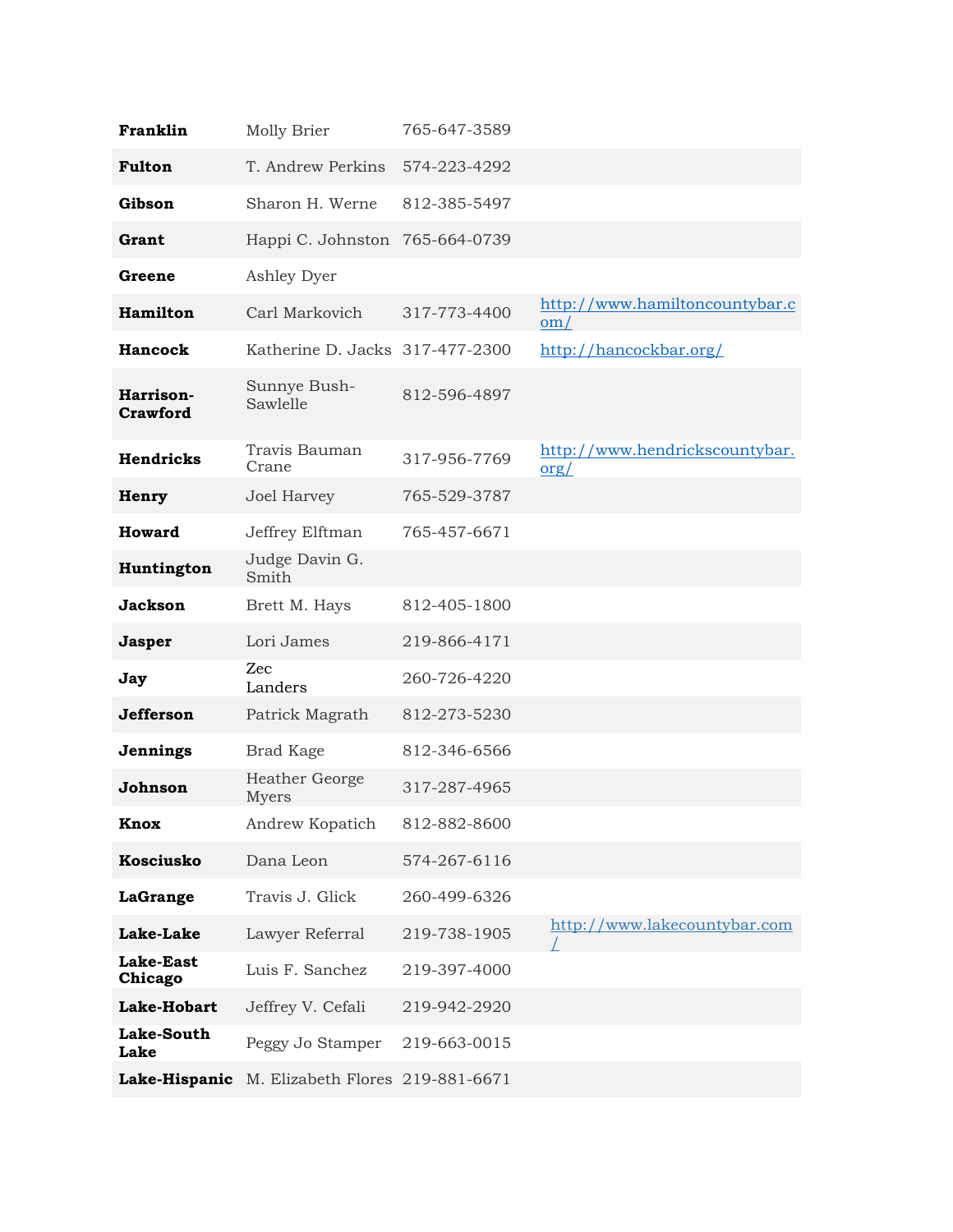| Lake-<br>Kimbrough       | Renee Hatcher                    | 219-614-7408 |                              |
|--------------------------|----------------------------------|--------------|------------------------------|
| <b>LaPorte</b>           | Amber Poff                       | 219-877-8961 |                              |
| Lawrence                 | Katie Kleihege-<br>Simon         | 812-277-1950 |                              |
| <b>Madison</b>           | Marcus P.<br>Henderson           |              | http://madisoncountybar.org/ |
| Marion-<br>Indianapolis  | Julie Armstrong                  | 317-269-2222 | http://www.indybar.org/      |
| Marion-<br><b>Marion</b> | Pamela Grant-<br>Taylor          |              | http://www.mcbaindy.org/     |
| <b>Marshall</b>          | Sean Surrisi                     | 574-936-2948 |                              |
| <b>Martin</b>            | J. David Lett                    | 812-295-3647 |                              |
| Miami                    | Brandon Rush                     | 765-472-7702 |                              |
| Monroe                   | Karen Wrenbeck                   |              | http://monroecountybar.org/  |
| Montgomery               | Patricia Sosbe                   | 765-362-6811 |                              |
| <b>Morgan</b>            | Tonisha Jerrett                  |              |                              |
| <b>Newton</b>            | Alisa Rude                       | 219-285-2008 |                              |
| <b>Noble</b>             | <b>Steven Clouse</b>             | 260-239-3153 |                              |
| Ohio                     | See Dearborn<br>County           |              |                              |
| Orange                   | Alexxis Lara                     | 812-653-7460 |                              |
| Owen                     | Hannah England                   | 812-829-4824 |                              |
| Parke                    | James O. Hanner                  | 765-569-3122 |                              |
| Perry                    | Jeffrey W.<br>Hagedorn           | 812-547-7081 |                              |
| Pike                     | Brian K. Mahoney                 | 812-354-8121 |                              |
| Porter                   | Rebecca<br>Buitendorp            |              | http://portercountybar.org/  |
| <b>Posey</b>             | William H. Bender                | 812-874-3636 |                              |
| Pulaski                  | <b>Blair Todd</b>                | 574-946-4600 |                              |
| Putnam                   | Scott F. Bieniek                 | 765-653-6601 |                              |
| Randolph                 | Gabriel Winkle                   | 765-964-6293 |                              |
| <b>Ripley</b>            | John L. Kellerman<br>$_{\rm II}$ | 812-934-4334 |                              |
| Rush                     | David Thompson                   | 765-932-2000 |                              |
| St. Joseph               | Amy McGuire                      | 574-235-9657 |                              |
|                          |                                  |              |                              |